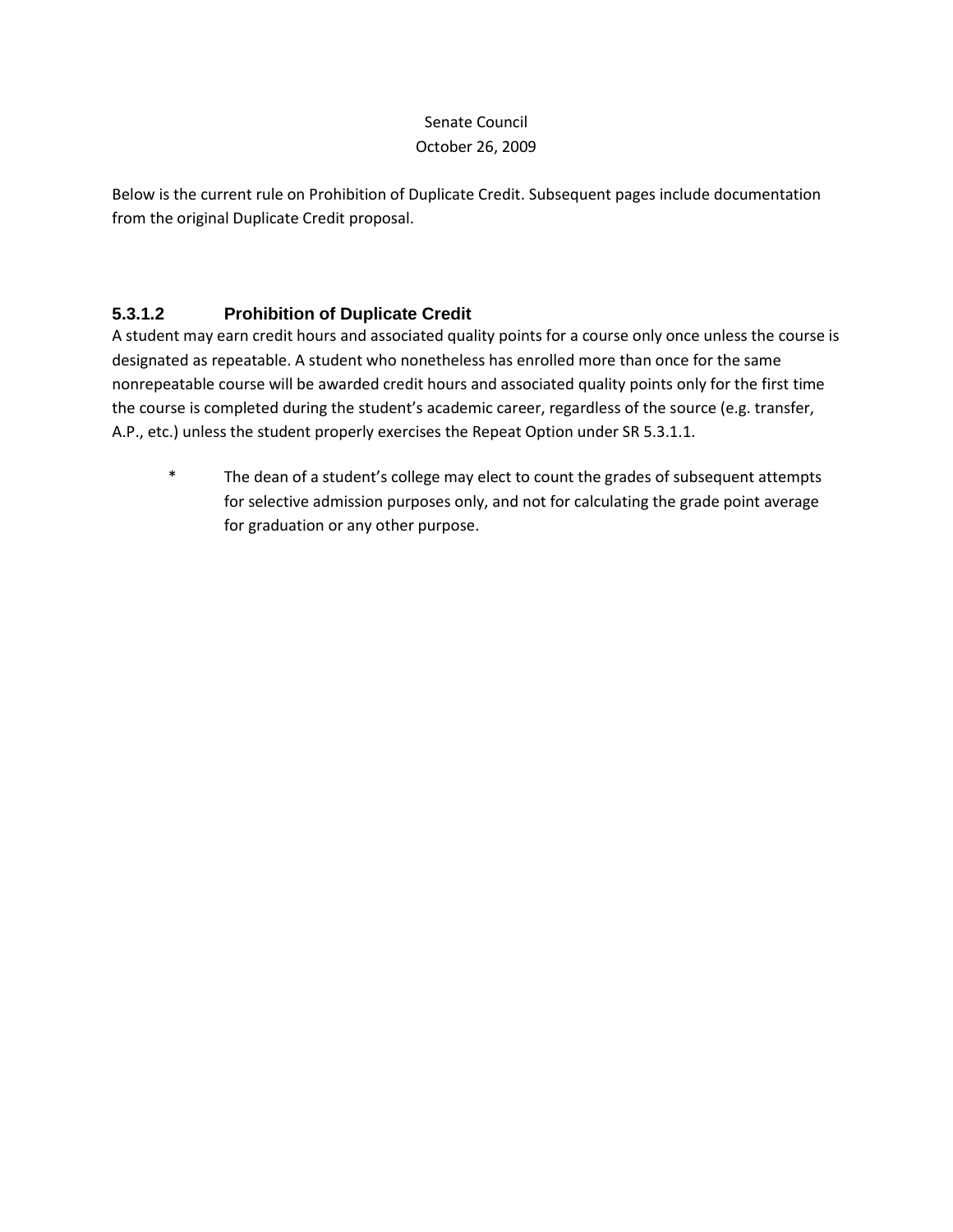October 13, 2009

MEMORANDUM

TO: Dr. Davy Jones, Chair, Senate Rules and Election Committee

FROM: Joe Sottile, Chair Senate Admissions and Academic Standards Committee

RE: Duplicate Credit Rule Interpretation

Dr. Jones,

Thank you for discussing the Prohibition of Duplicate Credit Rule with me. As we discussed, the interpretation of this rule is having unintended consequences. I do realize that you are not (nor is your committee) charged with dealing with the fallout of a rule. And, I would like to thank you for considering this situation, one in which the interpretation of a rule may not be what is stated in the rule.

In this case, I believe that the implementation of the Duplicate Credit Rule is not correct. For example, the rule is currently being interpreted in the following manner: if a student takes a course that is not repeatable three times (or any number of times greater than one) and fails it every time, the "E" grade will be counted for the first attempt only. In my opinion, every attempt should be counted in the student's GPA because duplicate credit is not involved in this situation (in fact, no credit is earned) and, therefore, the Duplicate Credit Rule should not be applied.

There are other situations that can be provided as examples of the deleterious impact of applying the Duplicate Credit Rule when a failing grade is received in a course. However, the example provided illustrates the problem with the present interpretation of this rule. Therefore, I believe that the Duplicate Credit Rule should not be applied to situations in which there is no duplicate credit involved.

I have attached additional correspondence regarding the Duplicate Credit Rule for you to review. In addition, I would be glad to meet to discuss it with you. Thank you.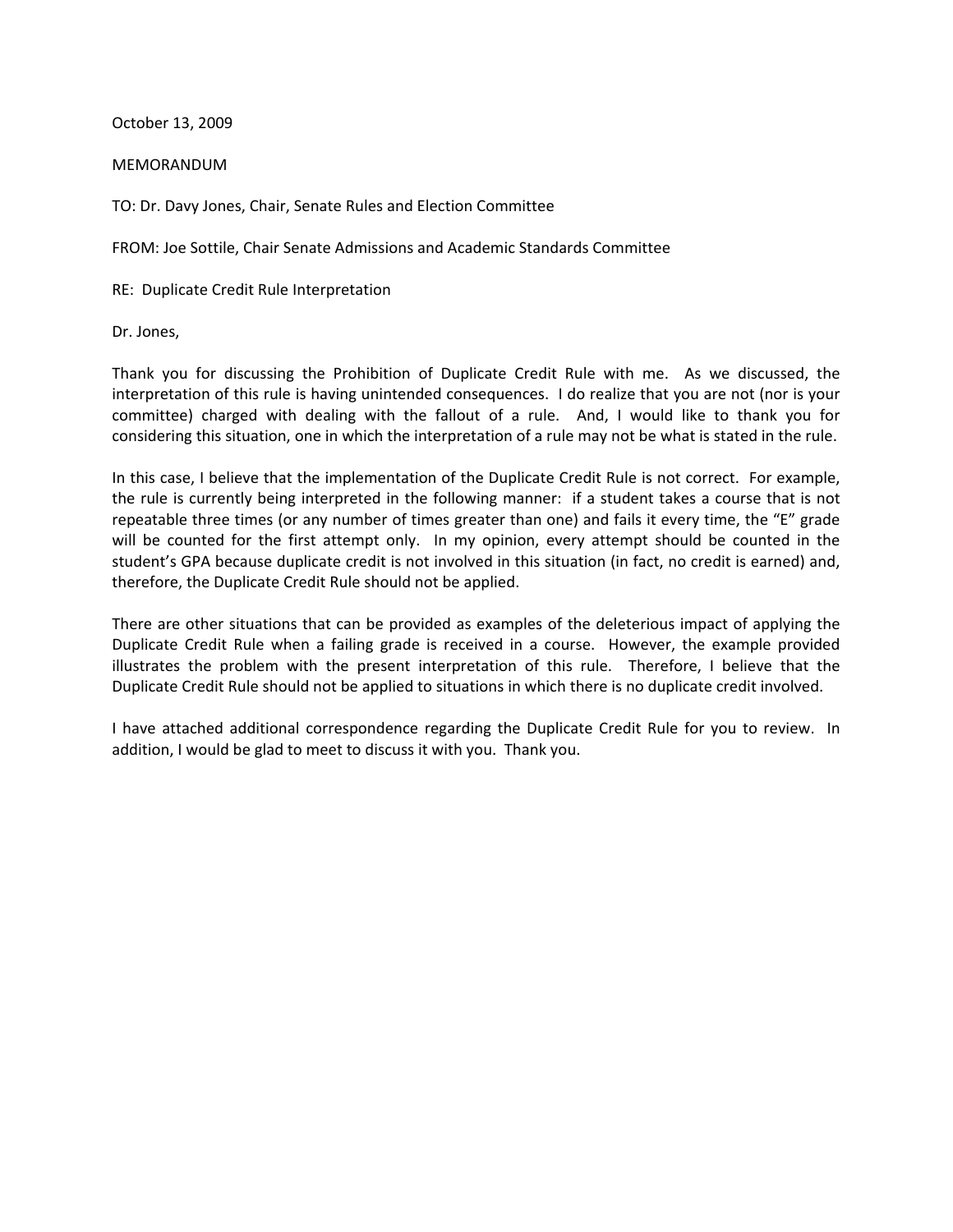#### September 1, 2009

#### MEMORANDUM

TO: Dr. Joe Sottile, Chair, Admissions and Academic Standards Committee

- FROM: Jacquie Hager, Associate Registrar Mike Shanks, Assistant Registrar
- RE: Duplicate Credit Rule interpretation

Recently, the three of us met to discuss the duplicate credit rule and its interpretation. We all agreed that the rule is being interpreted in a confusing manner for the campus community. The purpose of this memo is to clear up the interpretation of the rule so all campus constituents are on the same page. The rule in its current state is below.

## *5.3.1.2 Prohibition of Duplicate Credit*

*A student may earn credit hours and associated quality points for a course only once unless the course is designated as repeatable. A student who nonetheless has enrolled more than once for the same nonrepeatable course will be awarded credit hours and associated quality points only for the first time the course is completed during the student's academic career, regardless of the source (e.g. transfer, A.P., etc.) unless the student properly exercises the Repeat Option under SR 5.3.1.1.* 

*\*The dean of a student's college may elect to count the grades of subsequent attempts for selective admission purposes only, and not for calculating the grade point average for graduation or any other purpose* 

The rule when it was initially written on April 11, 2006 stated that students who earned credit for a course twice would only earn the hours associated with the first successful completion and continue to receive quality points on any subsequent successful completion unless a repeat option was filed. The intent of the rule was to remove earned hours for students who take non-repeatable courses over and earn a passing grade more than once. The policy was not intended to consider courses not completed successfully (an E or F grade) as duplicate credit implies that courses are duplicated only if earned hours are attached to both courses in some way, such as with A,B,C,D, P, or CR grades.

To demonstrate how the rule is currently being interpreted, we will provide some specific examples:

- 1. Student takes a class in fall 04 and earns a D, retakes the class in fall 2008 and earns an A. Earned hours and graded hours are being removed for the A unless a repeat option is submitted by the student.
- 2. Student takes a class in fall 08 and earns an E then retakes the class in spring 2009 and earns an E. Graded hours are being removed for the spring 2009 class; thus an E grade is not being counted in the gpa and the student does not have to file a repeat option.
- 3. Student takes a class at UK in fall 07 and earns an E grade. Student takes the same course at BCTC and transfers back to UK in spring 09 having earned a B grade in the class. The earned credit is being removed as it is being deemed duplicate credit. In this case, the student could never transfer in and earn credit for a course failed at UK the first time as repeat options can't be used on transfer courses.
- 4. Student earns three E's in the same course taken in fall 07, fall 08, and spring 09. Student would only have to count gpa from the fall 07 attempt as the duplicate credit policy would allow the graded hours to be removed from the gpa for the attempts in fall 08 and spring 09.

It is our hope that the policy and its interpretation can be clarified so that these issues to do occur with our students. It is our recommendation that the University take a closer look at the original policy (see attached) as to bring the rule back in line with its original intent to only remove earned hours for a second successful completion of a course.

Please let us know if you have further questions or if we can help further in this process.